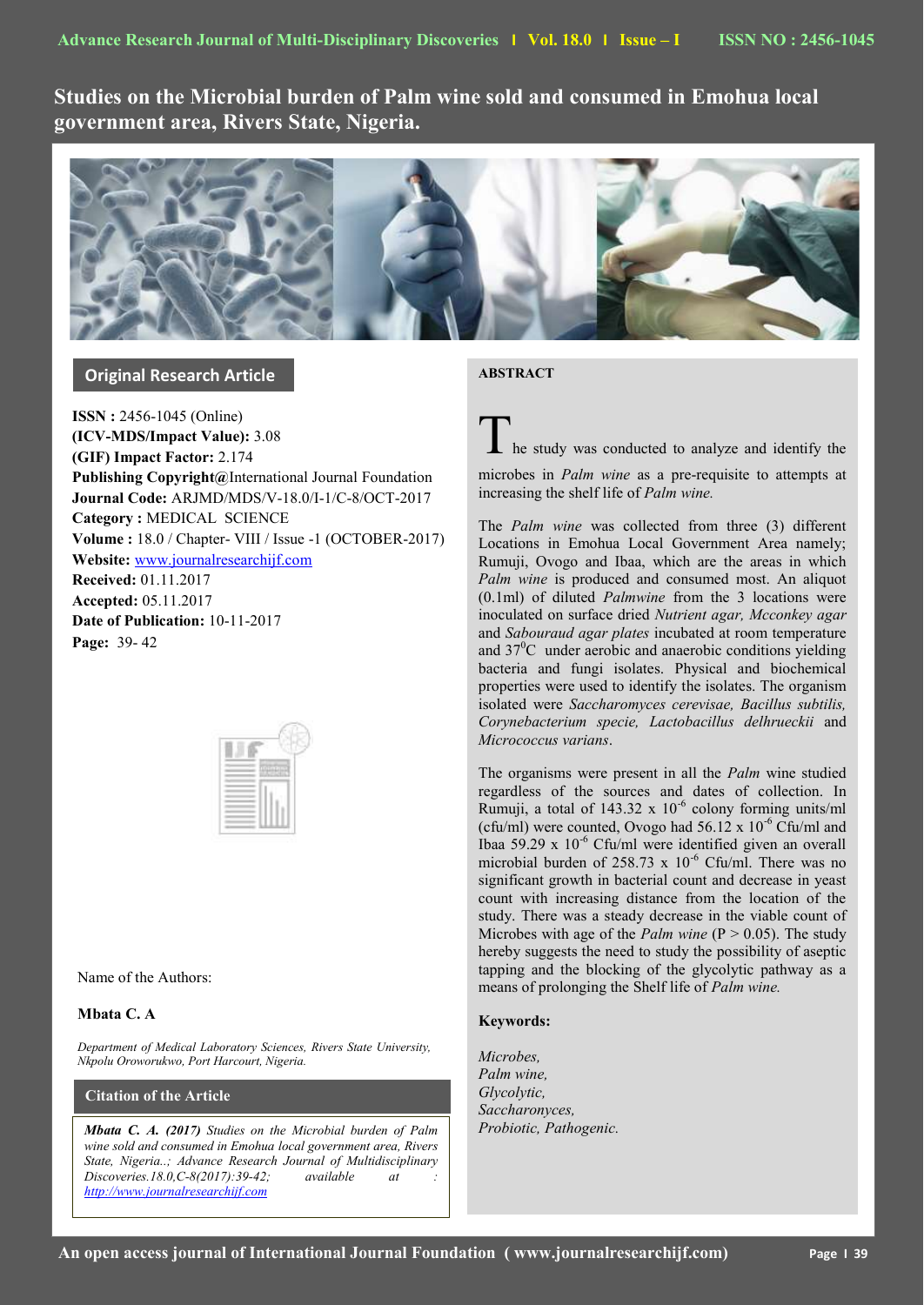**INTERNATIONAL JOURNAL FOUNDATION**

**JOURNAL** 

ERNATIONAL

FOUNDATION

#### **I. INTRODUCTION**

*Palm wine* is an alcoholic beverage gotten from the sap of various species of Palm trees such as Palmyra, date palms and coconut palm (Rundel, 2002).

In some parts of Eastern Nigeria, and South-South Nigeria, especially Igbo and Ikwerre land, and Etche land, palm is called *"Nkwu elu", Nmanya ocha (White drink), Maya Ngwo, Ucot Nsun, Palmy, Mmin Efik, emu, Oguro, tombo liquor, Nku ocha* but in South Africa it called Ubusulu (Frank *et al., 2008).* It is also called Nsamba in Democratic Republic of Congo and Nsafufuo in Ghana (Hogar, 2008). Palm wine is normally distilled to create a stronger drink such as local gin, kaikai and country whiskey, ogogoro. In Ghana it is also called Akpeteshi or burukutu.

*Palm sap* begins to ferment shortly after collection, due to natural yeast in the pores of pot and air. Within 2 hours fermentation yields an aromatic wine of up to 4% alcohol content, mildly intoxicating and sweet. The wine may be allowed to ferment longer, upto 24 hours to yield a stronger, more sour and acidic taste which many people prefer. Longer fermentation produces vinegar of stronger wine (Frank *et al., 2008)*. *Palm wine* undergoes a process of distillation to produce local gin.

The difficulty of storing *Palm wine* to retain its normal characteristics is due to the fermentative ability of microbes present in the *Palm wine* and this has been a major problem in bottling of *Palm wine* in Nigeria.

*Palm wine* can be obtained from the young inflorescence either male or female ones. It is an alcoholic beverage that are made by fermenting the sugary sap from various *Palm plants.* It is generally collected by tapping either the top of the trunk by falling the palm trees or boring a hole into the trunk (Noll, 2008). It is cloudy whitish beverage with a sweet alcohol taste and very short life of only one day. The *Palm*  is consumed in varieties of flavors varying from sweet unfermented to Sour, fermented and vinegary (Eric *et al.,* 1976).

*Palm wine* is an important source of nicotinic acid and vitamin c, protein, thiamine and riboflavin (Cunningham *et al.,*  1988). *Palm wine* is used as a symbol of unity by a popular club in Nigeria known as *Palm wine* drinkers club. *Palm wine* contains nutritious organic substance such as carbohydrate especially Sucrose. It also contains other substances such as Vitamins C, B, B1, B2, B12 and load of yeast recommended by natives as good for the eyes (Chouldhury *et al.,* 2013). Intoxication is as a result of alcohol fermentation carried out by Microbes in the Palm, utilizing the availably sugar as their source of substrate and producing alcohol as their metabolic waste.

A young man going for first introduction at his in-laws is required to come with *Palm wine*. There are specific gallons required depending on the custom of the various towns in some parts of Nigeria. In South East Asia the pen tailed tree shrew is consumed large amount of fermented palm nectar as part of their diet by some small pollinating mammals (Laws *et al.,* 2011).

In Igbo and Yoruba, a bride confirms a bridegroom as her husband by pretending to seek him out among the crowd and kneeling down to symbolically present a Calabash of *Palm wine* to him. It is also offered to the ancestor as a sign of worship in Africa.

Palm wine contains bacteria and yeast and other chemicals that are good for treating some common ailment like eye problem, malaria when soaked with herbs. Some eye Doctors and Optometrist say as yeast is good for the eye, *Palm wine* helps in enhancing sight but cautions that the high level of alcohol in *Palm wine* is injurious to organs of the body such as liver, kidney and eye (Ogbulie *et al.,* 2007).

*Palm wine* and its distillate are important solvent in herbal-medicinal administration, pregnant women consume it fresh for the sweetness and nutrition while nursing mothers drink it warm to enhance breast milk production.

*Palm wine* consist of many bacteria mainly lactic acid bacteria such as *Lactobacillus*, *streptococcus* etc. The pathogenic bacteria present in *Palm wine* that causes infection includes *Micrococcus varans*, *Serratia* etc.

The Probiotic bacteria that are beneficial to the host include *Lactobacillus*, *Leuconostic* etc. Fermentation of *Palm wine* start soon after the sap is collected and within an hour or two becomes reasonably high in alcohol (up to 4%) if allowed to continue to ferment for more than a day, it starts turning into vinegar (Awasum, 2007). Yeast degrades hydrocarbons such as kerosene and Oil spills as a Source of Carbon and energy source for growth and this suggest its potential application in oil cleanup as well as in single cell protein application using hydrocarbon feed stock (Ogbonna, 1984).

This study is aimed at identifying Microbes (Pathogenic and Probiotic) that are found in Palm so that people could be well guided.

#### **II. MATERIALS AND METHODS**

**Study Area :** The study was carried out in 3 rural communities in Emohua Local Government Area of Rivers State where *Palm wine* is produced, consumed and sold. The communities are Rumuji, Ovogo and Ibaa.

**Collection of** *Palm wine* **samples and Transportation**: Five different samples were collected from each of the different locations of Rumuji, Ovogo and Ibaa, from the *Palm wine* bars and transported in a sterile container with iced block to maintain its original status. It was then delivered to the laboratory and stored in the refrigerator before culturing.

**Dilution and Plating of the Sample:** Ten (10) fold dilution of the *Palm wine* were made using sterile normal saline (0.85%) as diluents. The dilutions were made in order  $10^{-1}$ ,  $10^{-2}$ ,  $10^{-3}$ , 10-4 , 10-5 , 10-6 . From 10-4 dilution of each *Palm wine* an aliquot (0.1ml) was transferred into freshly prepared Nutrient agar, Mac Conkey and Sahauraud agar plates.

The plates were incubated aerobically and anaerobically at Room temperature for day one (1) and thereafter inoculated and incubated for day three (3) for 24 hours.

The plates were also incubated at  $37^\circ$ c aerobically and anaerobically for day one (1) and day three (3).

**Enumeration of Isolates:** After incubation, the isolates were identified Morphologically, Gram's Method, Biochemically and viable cell count done in Colony forming unit/ml (CFU/ml).

## **III. RESULT**

Table 1 shows the overall Microbial burden of *Palm wine* as 258.7 x  $10^{-6}$  Cfu/ml with a mean value of 86.2. Rumuji had a rate of 143.32 x  $10^{-6}$  cfu/ml, Ovogo 56.12 x  $10^{-6}$  cfu/ml while Ibaa 59.29 x 10<sup>-6</sup> cfu/ml.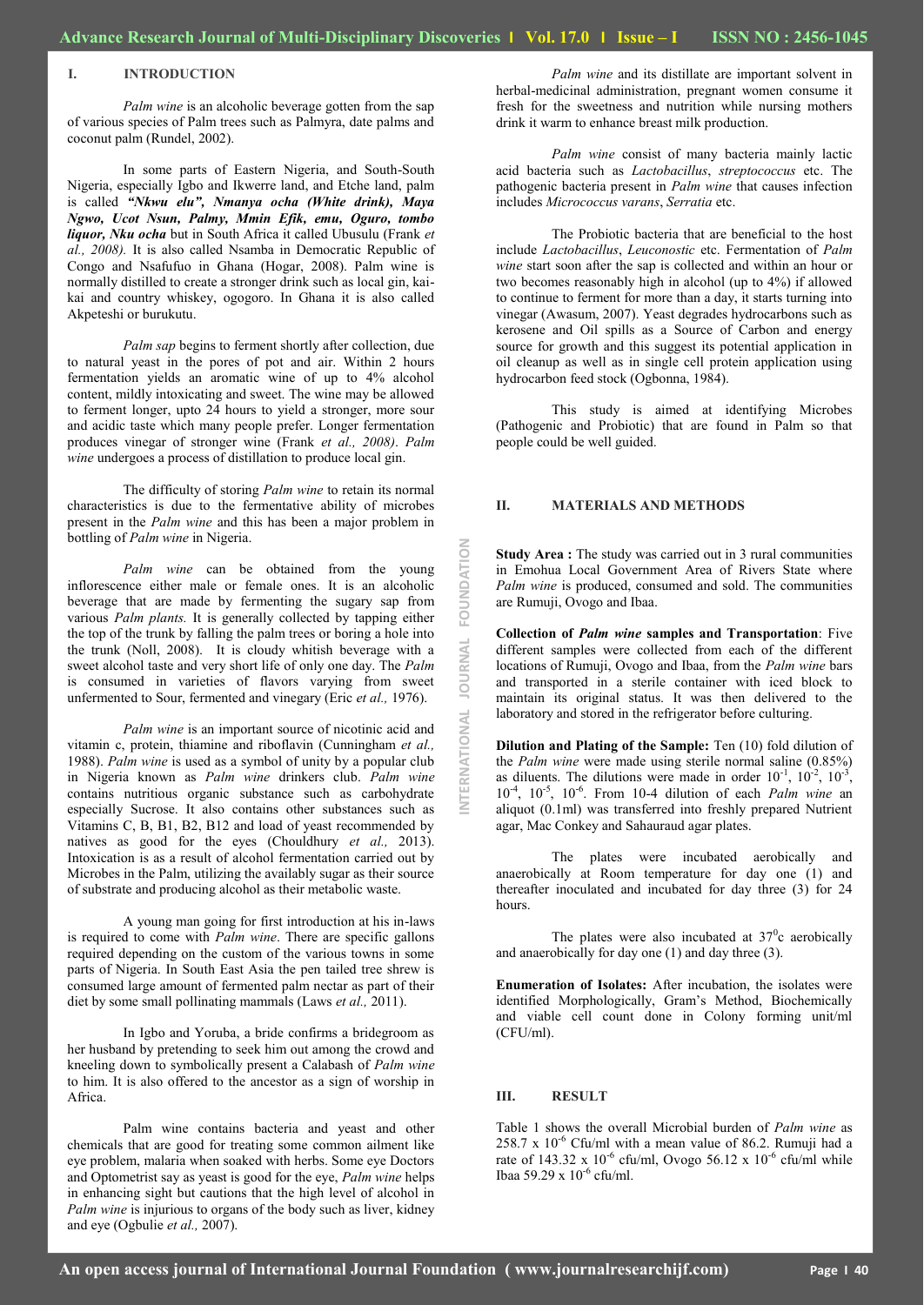| <b>Microbial burden</b>  | Rumuji<br>$(10^{-6}$ cfu/ml) | Ovogo<br>$(10^{\text{-}6} \text{cfu/ml})$ | Ibaa<br>$(10^{-6}$ cfu/ml) | <b>Total no Microbe</b><br>$(10^{-6}$ cfu/ml) | Mean  |  |
|--------------------------|------------------------------|-------------------------------------------|----------------------------|-----------------------------------------------|-------|--|
| Saccharomyces cerevisae  | 96.1                         | 9.02                                      | 8.87                       | 113.99                                        | 37.1  |  |
| Bacillus subtilis        | 19.04                        | 22.2                                      | 0.82                       | 42.06                                         | 14.02 |  |
| Corynebacterium sp       | 5.86                         |                                           | 30.4                       | 41.96                                         | 13.9  |  |
| Lactobacillus delbruekii | . 1.1                        | 7.                                        |                            | 24.7                                          | 8.2   |  |
| Micrococcus varians      | 11.22                        | 12.1                                      | 12.67                      | 35.99                                         | 11.9  |  |
| Total                    | 143.32                       | 56.12                                     | 59.29                      | 258.7                                         | 86.2  |  |

**Table 1: The microbial burden according to the villages under study**

Table 2 shows the microbial burden in *Palm wine* in Rumuji. Saccharonyces accounted for 96.1x10<sup>-6</sup>cfu/ml, Bacillus sp 19.04x10<sup>-6</sup>cfu/ml, Corynebacterium sp 5.86x10<sup>-6</sup>cfu/ml, Lactobacillus 11.1x10<sup>-6</sup>cfu/ml and Micrococcus 11.22x10<sup>-6</sup>cfu/ml. All gave a total burden of 143.32x10-6 cfu/ml.

**Table – 2 : Microbial burden in Palmwine sold in Rumuji.**

**Microbial burden Room Temperature (10<sup>-6</sup>cfu/ml) 37<sup>°</sup>C (10<sup>-6</sup>**  $(10^{-6}$ cfu/ml) **Day 1 Day 3 Day 1 Day 3 Day 1 Day 1 Day 3 Day 1 Day 3 Day 3 Total aerobic Day 3 aerobic Day 1 anaerobic Day 3 anaerobic Day 1 aerobic Day 3 aerobic Day 1 anaerobic Day 3 anaerobic** Saccharomyces cerevisae Bacillus Subtilis *Corynebacterum sp. Lactobacillus sp. Micrococcus varians* **Total** 12.4 1.6 0.5 1.4 1.5 **17.4** 5.6 0.04 0.1 0.1 0.05 **5.89** 15.9 5.5 1.3 3.0 3.2 **28.9** 10.2 0.2 0.1 0.3 0.01 **10.8** 14.0 3.6 1.4 2.2 1.9 **23.1** 8.7 0.2 0.06 0.2 0.08 **9.96** 17.3 7.7 2.3 3.6 4.4 **35.3** 12.0 0.2 0.1 0.3 0.08 **12.68** 96.1 19.04 5.86 11.1 11.22 **143.32**

**Table 3** shows the overall microbial burden of Microbes in *Palm wine* sold in Ovogo as 56.12x10<sup>-6</sup>cfu/ml with S. Cerevisiae accounting for 9.02x10<sup>-6</sup>cfu/ml, Bacillus Sp as 22.2x10<sup>-6</sup>cfu/ml, Corynebacterium sp. as 5.7x10<sup>-6</sup>cfu/ml, Lactobacillus 7.1 x 10<sup>-6</sup>cfu/ml and Micrococcus sp. as  $12.1x10^{-6}$ cfu/ml.

|                            | Room Temperature (10 <sup>-6</sup> cfu/ml) |                          |                    |                            | $37^0$ C (10 <sup>-6</sup> cfu/ml) |                          |                    |                            |              |
|----------------------------|--------------------------------------------|--------------------------|--------------------|----------------------------|------------------------------------|--------------------------|--------------------|----------------------------|--------------|
| <b>Microbial burden</b>    | Day 1<br>aerobic                           | $\bf{D}$ av 3<br>aerobic | Day 1<br>anaerobic | $\bf{D}$ av 3<br>anaerobic | Day 1<br>aerobic                   | $\bf{D}$ av 3<br>aerobic | Day 1<br>anaerobic | $\bf{D}$ av 3<br>anaerobic | <b>Total</b> |
| Saccharomyces<br>cerevisae | 1.1                                        | 0.01                     | 1.7                | 0.01                       | 2.6                                | 0.1                      | 3.4                | 0.1                        | 9.02         |
| <b>Bacillus Subtilis</b>   | 2.2                                        | 0.1                      | 3.8                | 0.1                        | 6.3                                | 1.1                      | 7.4                | 1.2                        | 22.2         |
| Corynebacterum sp.         | 0.7                                        | 0.2                      | 0.8                | 0.3                        | 1.4                                | 0.3                      | 1.7                | 0.3                        | 5.7          |
| Lactobacillus sp.          | 0.9                                        | 0.2                      | 1.2                | 0.2                        | 1.8                                | 0.1                      | 2.6                | 0.1                        | 7.1          |
| Micrococcus varians        | 2.7                                        | 0.2                      | 1.8                | 0.2                        | 3.1                                | 0.2                      | 3.7                | 0.2                        | 12.1         |
| <b>Total</b>               | 7.6                                        | 0.71                     | 9.3                | 0.81                       | 15.2                               | 1.8                      | 18.8               | 1.9                        | 56.12        |

# **Table – 3 : Microbial burden in Palmwine sold in Ovogo.**

**Table 4** shows the microbial burden of Microbe in *Palm wine* sold in Ibaa as 59.29x10<sup>-6</sup>cfu/ml with Saccharomyces cerevisae accounting for 8.7x10<sup>-6</sup>cfu/ml, Bacillus Sp as 0.87x10-6cfu/ml, Corynebacterium sp as  $30.4 \times 10^{-6}$ cfu/ml, Lactobacillus 6.5 x 10-6cfu/ml and Micrococcus sp. as 12.67x10-6 cfu/ml.

|  |  | Table – 4 : Microbial burden in Palmwine sold in Ibaa. |  |  |  |  |  |
|--|--|--------------------------------------------------------|--|--|--|--|--|
|--|--|--------------------------------------------------------|--|--|--|--|--|

|                         | Room Temperature (10 <sup>-6</sup> cfu/ml) |               |           |           | $37^0$ C $(10^{-6}$ cfu/ml) |               |           |               |              |
|-------------------------|--------------------------------------------|---------------|-----------|-----------|-----------------------------|---------------|-----------|---------------|--------------|
| Microbial burden        | Day 1                                      | $\bf{D}$ av 3 | Day 1     | Day 3     | Day 1                       | $\bf{D}$ av 3 | Day 1     | $\bf{D}$ av 3 | <b>Total</b> |
|                         | aerobic                                    | aerobic       | anaerobic | anaerobic | aerobic                     | aerobic       | anaerobic | anaerobic     |              |
| Saccharomyces cerevisae | 1.2                                        | 0.01          | 1.5       | 0.06      | 2.6                         | 0.1           | 3.2       | 0.1           | 8.7          |
| Bacillus subtilis       | 0.04                                       | 0.1           | 0.08      | 0.1       | 0.1                         | 0.13          | 0.1       | 0.2           | 0.87         |
| Corynebacterium sp.     | 2.2                                        | 1.8           | 3.7       | 2.0       | 6.3                         | 4.1           | 6.6       | 4.2           | 30.4         |
| Lactobacillus sp.       | 0.8                                        | 0.6           | 0.4       | 0.6       | 1.0                         | 0.9           | 1.1       | 1.1           | 6.5          |
| Micrococcus varians     | 3.7                                        | 0.07          | 1.9       | 0.1       | 3.2                         | 0.1           | 3.4       | 0.2           | 12.67        |
| <b>Total</b>            | 7.9                                        | 2.58          | 7.58      | 2.86      | 13.2                        | 5.33          | 15.4      | 5.8           | 59.29        |